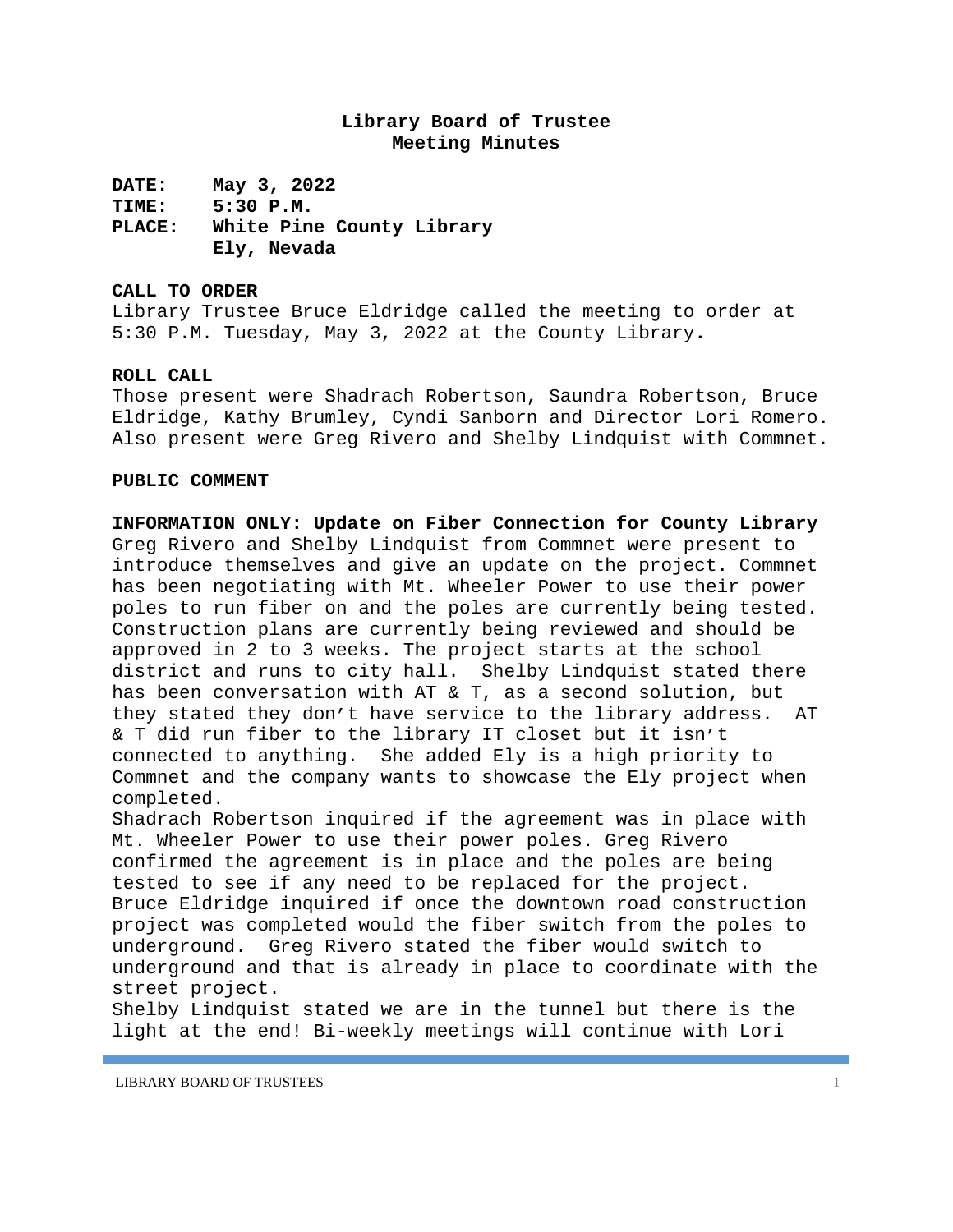Romero to keep everyone informed.

**Minutes of March 16, 2022** were approved. Kathy Brumley made the motion to approve the minutes. Cyndi Sanborn seconded the motion. All approved.

#### **DIRECTOR AND STAFF REPORTS**

### **A. Monthly Statistics**

March and April statistics were presented.

### **B. Budget FY 2021-2022**

Lori Romero presented the monthly revenue and budget spreadsheets. A grant activity report was given.

### **C. Budget FY 2022-2023**

Lori Romero stated she met with the Finance Director and County Manager to discuss the library budget at the end of February. The tentative County budget has been submitted to the state and the final budget is due sometime in May. The tentative budget is usually accepted as the final budget unless there is a negative turn in revenues.

**D. Update on Summer Reading Program "Ocean of Possibilities"** Handouts on the summer reading program were made available. Scratch tickets will be used this year with various prizes given weekly as incentives to read and attend story hour. Robinson Nevada Mining Company is sponsoring the summer program with a donation of \$2835. Shelby Lindquist with Commnet inquired if prizes could be donated to the program. Lori Romero stated prizes are always welcome.

## **DISCUSSION/FOR POSSIBLE ACTION: Accept ARP Plus (American Rescue Plan Plus) Application in the Amount of \$18,600 to Replace Library Furniture. There is no match.**

Lori Romero explained this is COVID funding and the grant is to replace all the fabric chairs with vinyl or wood chairs for sanitation or health reasons. The furniture has been ordered and will arrive in September. Saundra Robertson made the motion to accept the ARP Plus grant in the amount of \$18,600 to replace library furniture and there is no match. Cyndi Sanborn seconded the motion. All approved.

# **DISCUSSION/FOR POSSIBLE ACTION: Approval of Application for 2021 LSTA ARP Digital Collection Development in the Amount of \$3600. There is no match.**

Lori Romero stated this is funding to purchase e-resources such

LIBRARY BOARD OF TRUSTEES 2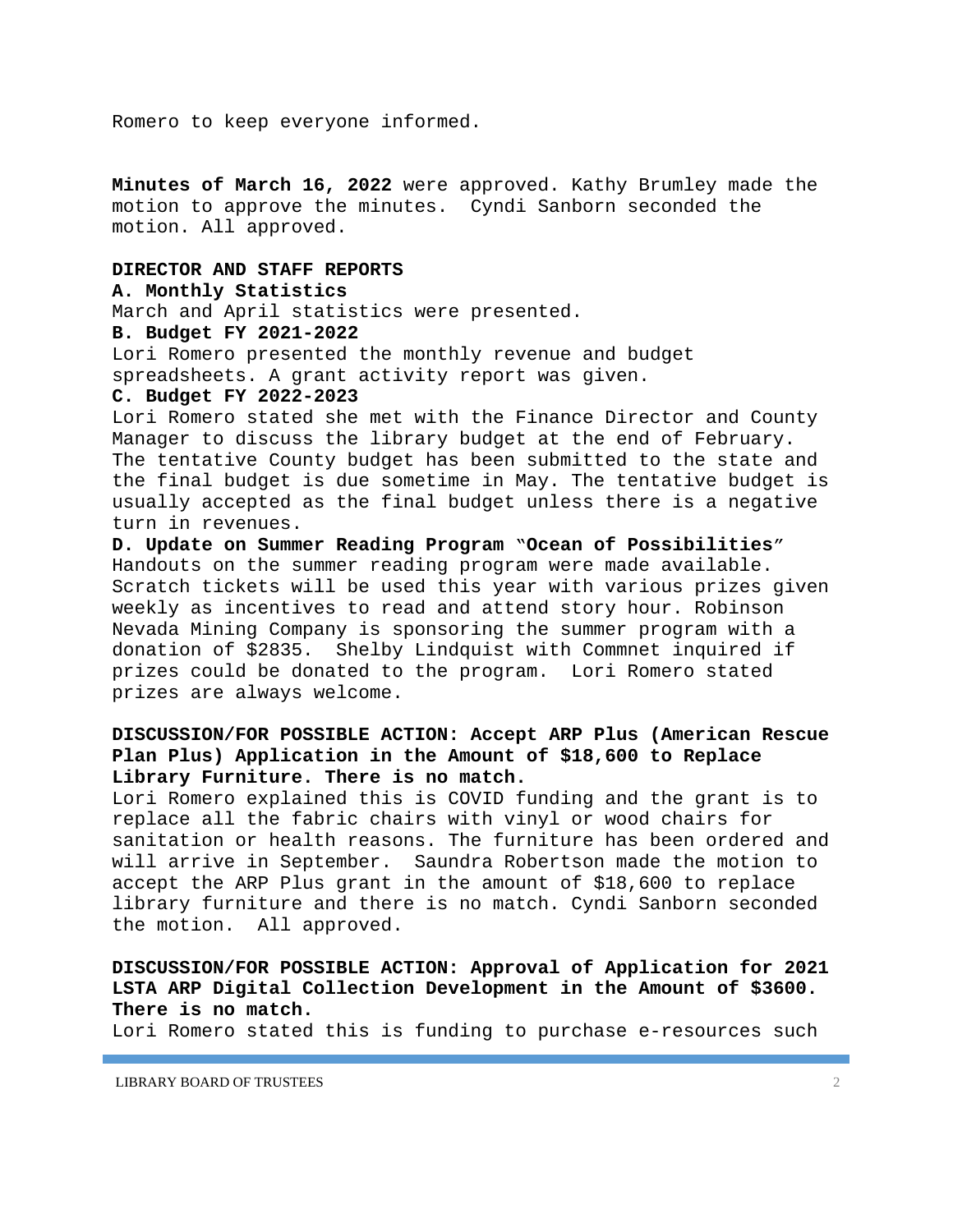as e-books, e-magazines etc. Shadrach made the motion to approve the application for the 2021 LSTA ARP Digital Collection Development in the amount of \$3600 and there is no match. Kathy Brumley seconded the motion. All approved.

## **DISCUSSION/FOR POSSIBLE ACTION: Accept 2021 LSTA ARP Digital Collection Development Grant in the Amount of \$3600. There is no match.**

Cyndi Sanborn made the motion to accept the 2021 LSTA ARP Digital Collection Development grant in the amount of \$3600 and there is no match. Saundra Robertson seconded the motion. All approved.

## **DISCUSSION/FOR POSSIBLE ACTION: Accept Equipment and Technology from Ely Film, Art and Music Festival for Residents to Checkout for Creating a Film, Art and Music**

Shadrach Robertson explained the project and stated the school district wasn't interested in providing this kind of equipment to students. He stated classes would be held to teach the students how to use the equipment. Cyndi Sanborn inquired if the students would be checking out the equipment and what if it was returned. Shadrach Robertson responded they would checkout the equipment to make their film and there would probably have to be some kind of waiver. Lori Romero stated the District Attorney's office would have to approve waivers etc. Shelby Lindquist added a one page reference guide on how to use the equipment could be placed with the equipment. Bruce Eldridge inquired if the Ely Film Festival had an office and 501 3(c) status. Shadrach Robertson confirmed there is 501 3© status and they have kind of an office at the Chamber of Commerce. He added Kinross wants partnering with the library for this project.

Bruce Eldridge explained the library has current programs that are flourishing and due to broad age groups along with skills need to be refined. He stated concerns about adding new equipment and software for the library staff to have to learn when they are already stretched. Shadrach Robertson stated the equipment would give students the opportunity to participate in the film festival that don't have access to the equipment now. Kathy Brumley inquired about how many students participated. Shadrach Robertson replied about 30 students. Cyndi Sanborn stated it would be great to see the equipment available for the students but the board needs to get approval from the District Attorney's office. It was the consensus to table this item until the June meeting. Lori Romero was instructed to contact